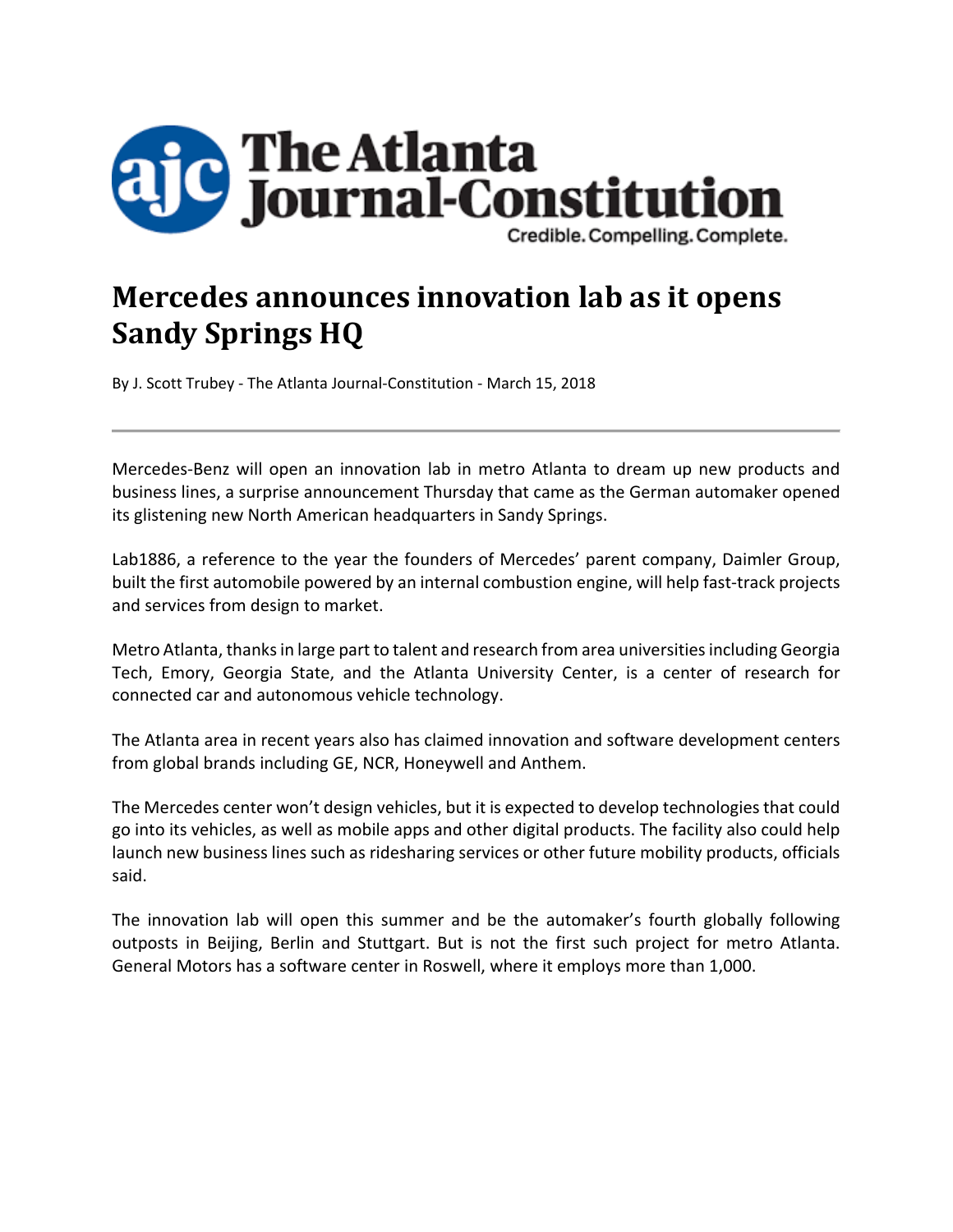

*Dietmar Exler, left, CEO of Mercedes‐Benz USA, shows off an original 1886 Benz Patent Motor Car, during the grand opening event*

"This just solidifies us as a leader in technology for the future," said Eloisa Klementich, the president and CEO of Invest Atlanta, the city's development agency.

Mercedes did not announce a location for the new lab, but said it won't be based in the Sandy Springs headquarters. Midtown could be a natural fit as a number of top companies have located their labs near Georgia Tech.

The headquarters opening and announcement of Lab1886 also is a coda of sorts for one of Gov. Nathan Deal's highest profile corporate recruitments. Mercedes announced plansto move to the Atlanta area from New Jersey in early 2015, and the opening comes as his second term nears its end, and as the state competes for another high‐profile prize: Amazon's second headquarters and 50,000 promised jobs.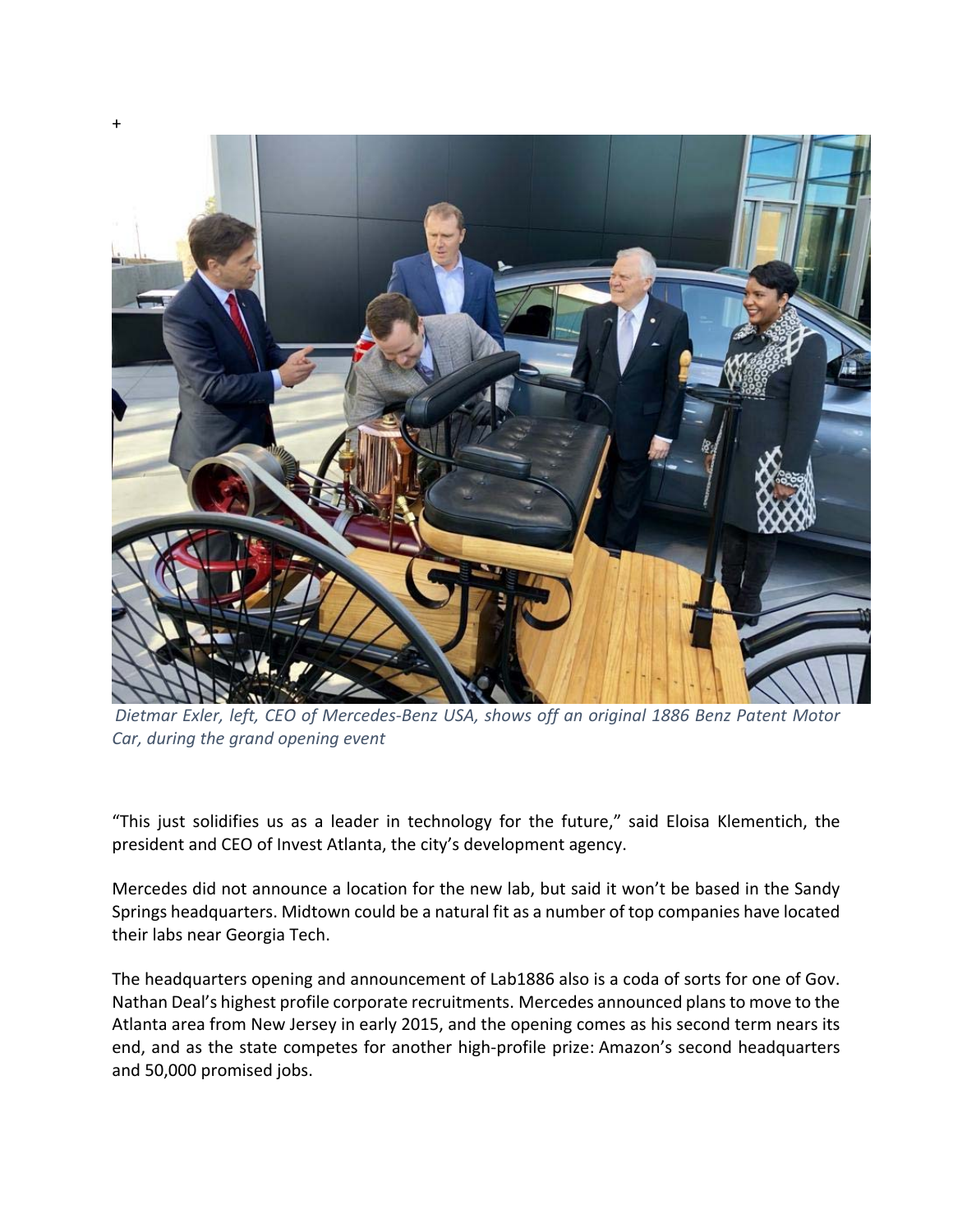"It's pretty difficult to top the seal of approval to the business community of the world any better than to have Mercedes‐Benz decide that Georgia is where they want to have their North American headquarters," Deal said.



*Dietmar Exler, the CEO of Mercedes‐Benz USA, addresses the crowd at the grand opening of the German automaker's North American headquarters*

The Mercedes lab adds another feather to the region's automotive cap, which includes the North American headquarters for Mercedes, Porsche and most recently, Peugeot parent company Groupe PSA.

The walls of the new headquarters for Mercedes‐Benz USA are lined with memorabilia, car parts and other mementos. On Thursday, March ... read more

"It certainly speaks to the fact the center of gravity in the U.S. auto industry has shifted from the industrial Midwest to the Southeast," said John Boyd, a New Jersey site consultant. "Atlanta is the epicenter of the Southeast in terms of logistics, in terms of skill sets and in terms of growth."

Axel Harries, Mercedes vice president of product management and sales. hailed Atlanta's ecosystem of startups, entrepreneurs, universities and tech talent.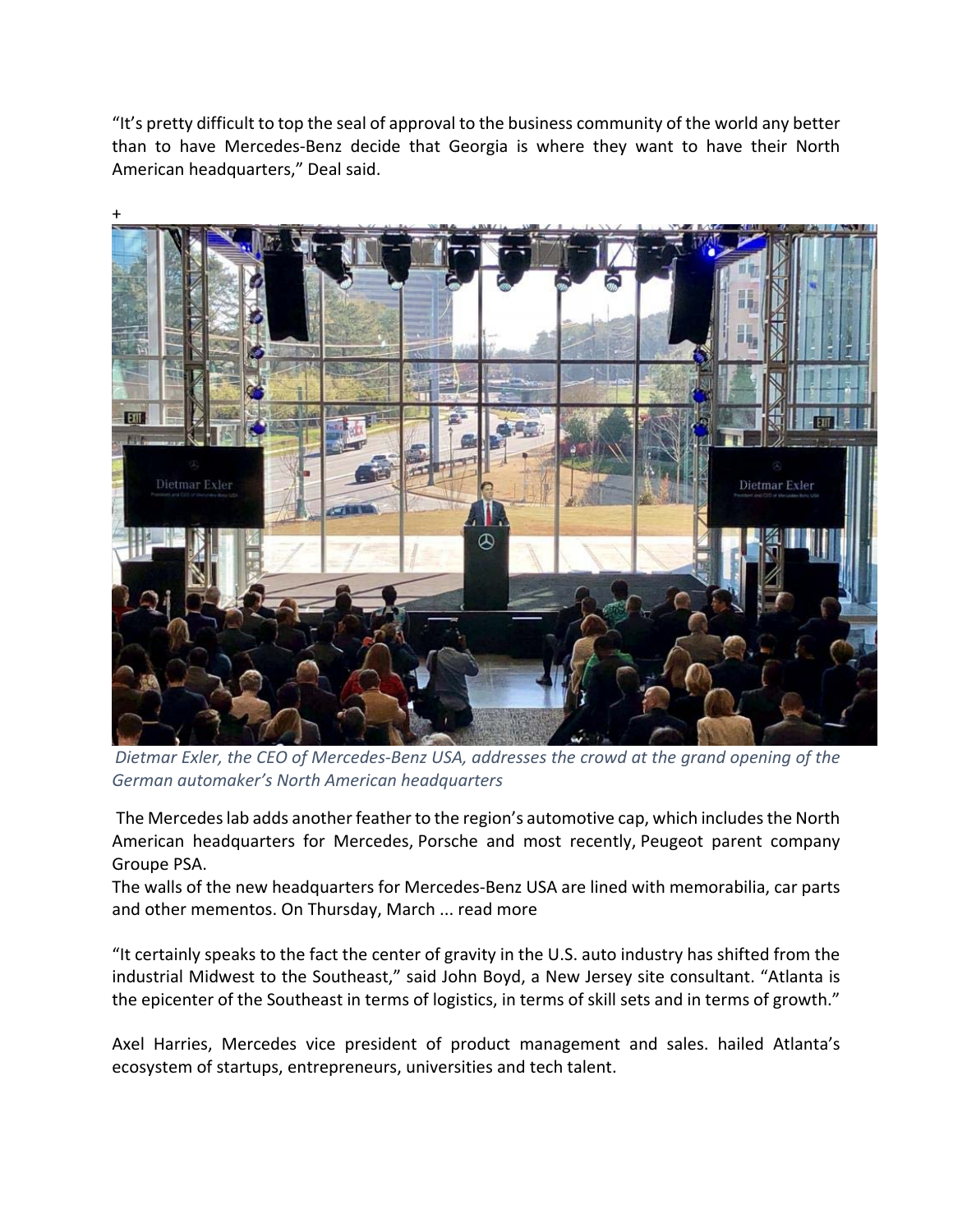"Connectivity, autonomous driving, sharing and electrification are the four major trends that will radically change our industry in the coming years," he said. "We call that CASE. Each of these letters has the power to turn our entire industry upside‐down."

Lab1886 will be "separate from the operations of the mothership," said Mercedes USA CEO Dietmar Exler on Thursday, "with more autonomy to go after promising ideas wherever they come from, internally or externally."

The company did not announce a total of new jobs to be created or an expected value of its future investment. But officials said it will start small — perhaps a few dozen workers — and grow in size. Additional details will be revealed in coming months.



*Mercedes‐Benz USA opened its new headquarters in Sandy Springs where the company will eventually house about 1,000 workers*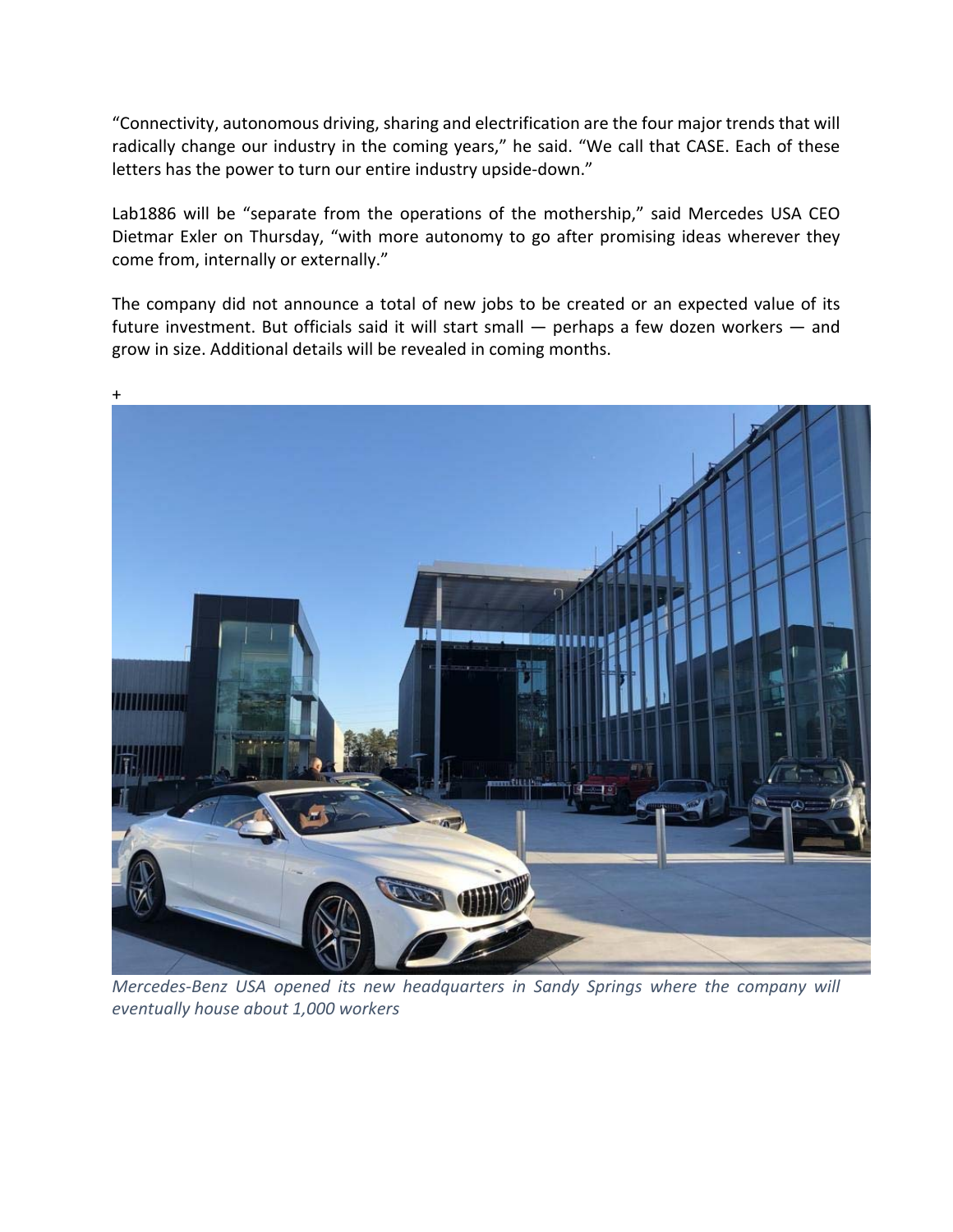Lab1886 won't report to the U.S. hub but to the global headquarters in Stuttgart. The innovation lab can call upon the U.S. division for expertise and resources, as well as the U.S. dealer network to test ideas it wants to bring to market.

Parent Daimler also will endow the lab with some venture capital‐type capabilities in case it finds ideas or businesses outside the company that it would want to acquire or join in partnership.

"We want to give our customers convenient, intuitive products and services that make their lives and personal mobility easier," Harries said.

Mercedes will begin moving personnel into the new Sandy Springs headquarters next week, though Exler said he's already occupying his new offices.

The \$93 million complex is a calling card for company, a symbol of the company's new start in metro Atlanta after it announced plans in early 2015 to move from New Jersey.



*Mercedes‐Benz USA opened its new headquarters in Sandy Springs where the company will eventually house about 1,000 workers*